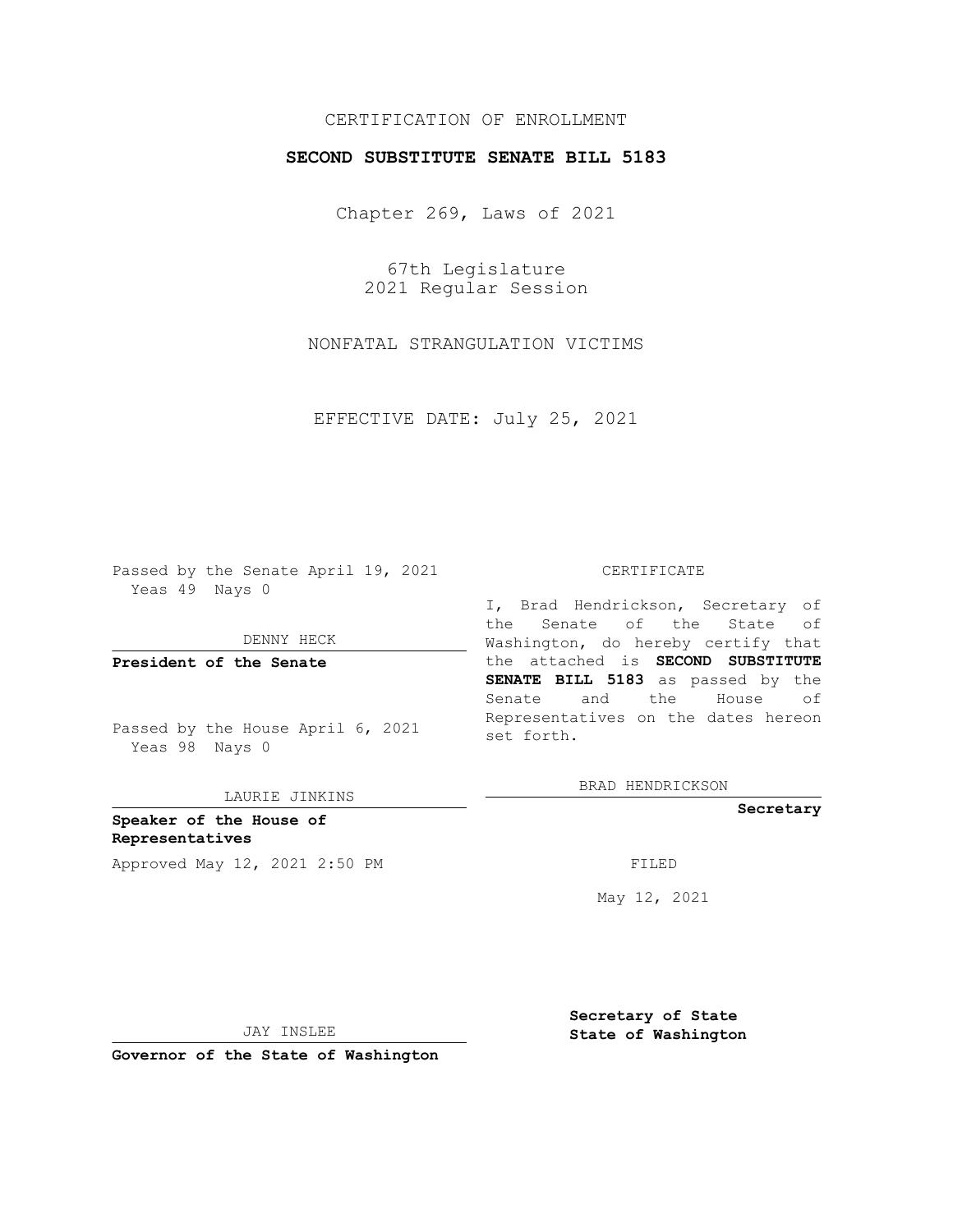## **SECOND SUBSTITUTE SENATE BILL 5183**

AS AMENDED BY THE HOUSE

Passed Legislature - 2021 Regular Session

# **State of Washington 67th Legislature 2021 Regular Session**

**By** Senate Ways & Means (originally sponsored by Senators Nobles, Dhingra, Das, Hasegawa, Hunt, Keiser, Kuderer, Liias, Mullet, Nguyen, Rivers, Salomon, Stanford, Wagoner, and Wilson, C.)

READ FIRST TIME 02/18/21.

 AN ACT Relating to victims of nonfatal strangulation; adding a new section to chapter 43.280 RCW; adding a new section to chapter 7.68 RCW; creating a new section; and providing expiration dates.

BE IT ENACTED BY THE LEGISLATURE OF THE STATE OF WASHINGTON:

 NEW SECTION. **Sec. 1.** The legislature finds that nonfatal strangulation is among the most dangerous acts of domestic violence and sexual assault. Strangulation involves external compression of the victim's airway and blood vessels, causing reduced air and blood flow to the brain. Victims may show no or minimal external signs of injury despite having life-threatening internal injuries including traumatic brain injury. Injuries may present after the assault or much later and may persist for months and even years postassault. Victims who are strangled multiple times face a greater risk of traumatic brain injury. Traumatic brain injury symptoms are often not recognized as assault-related and may include cognitive difficulties such as decreased ability to concentrate, make decisions, and solve problems. Traumatic brain injury symptoms may also include behavior and personality changes such as irritability, impulsivity, and mood swings.

 Domestic violence victims who have been nonfatally strangled are eight times more likely to become a subsequent victim of homicide at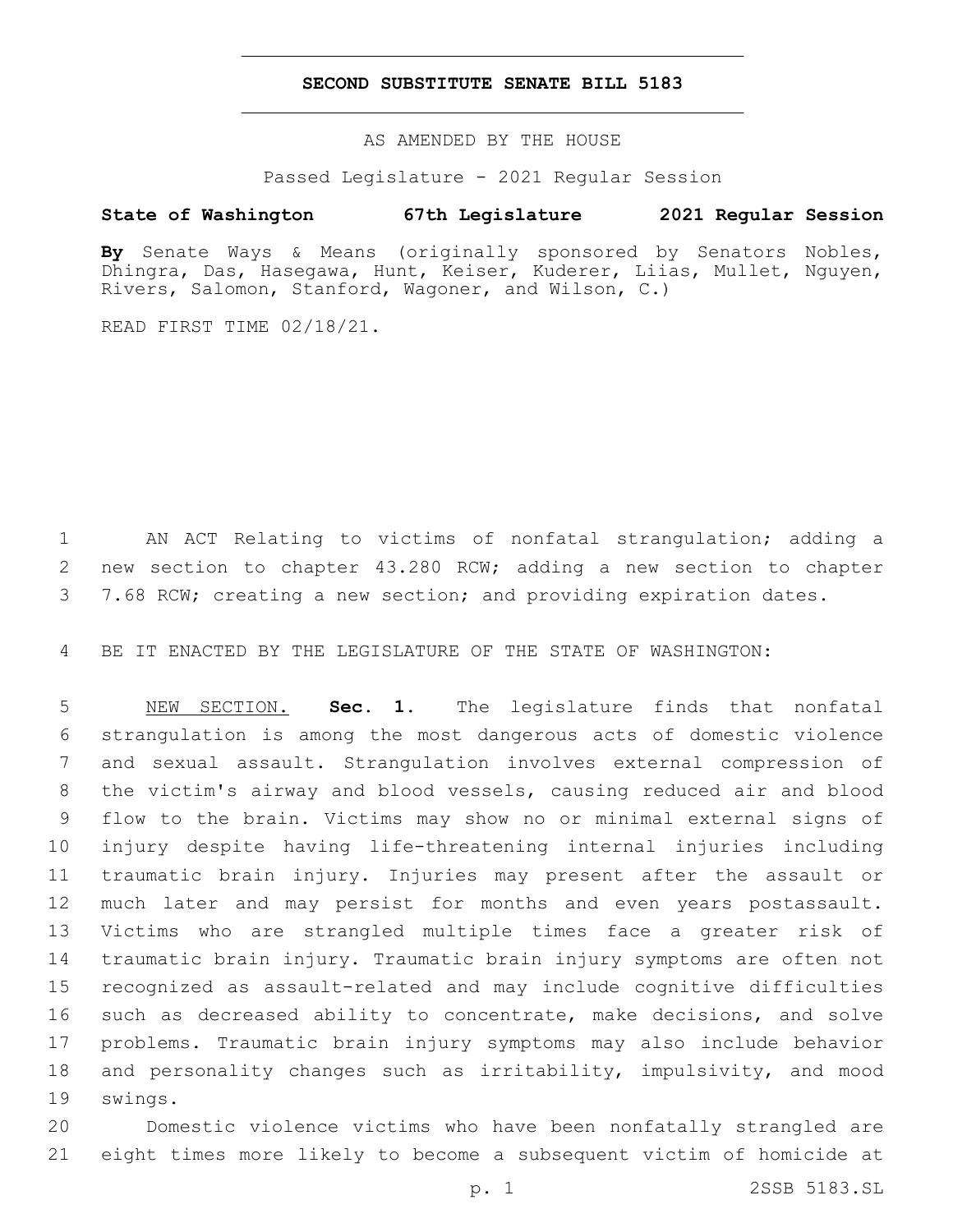the hands of the same abusive partner. Research shows that previous acts of strangulation are a unique and substantial predictor of attempted and completed homicide against an intimate partner.

 For years, forensic nurses in Washington have provided high-level care to sexual assault victims. Forensic nurses are also trained in medical evaluation of nonfatal strangulation, but only provide this evaluation in cases of sexual assault involving strangulation, as crime victims' compensation will not reimburse in nonsexual assault cases. Strangulation affects victims physically and psychologically. These victims deserve a higher standard of response and medical care. Allowing crime victims' compensation to reimburse for forensic nurse examinations for victims of domestic violence strangulation will provide a better, more victim-centered response in the most dangerous 14 of domestic violence felony cases.

 NEW SECTION. **Sec. 2.** A new section is added to chapter 43.280 16 RCW to read as follows:

 (1) The office of crime victims advocacy shall develop best practices that local communities may use on a voluntary basis to create more access to forensic nurse examiners in cases of nonfatal strangulation assault including, but not limited to, partnerships to serve multiple facilities, mobile nurse examiner teams, and multidisciplinary teams to serve victims in local communities.

 (a) When developing the best practices, the office of crime 24 victims advocacy shall consult with:

- (i) The Washington association of sheriffs and police chiefs;
- (ii) The Washington association of prosecuting attorneys;
- (iii) The Washington state coalition against domestic violence;
- 28 (iv) The Harborview abuse and trauma center;
- (v) The Washington state hospital association;
- (vi) The Washington state association of counties;
- 31 (vii) The association of Washington cities;
- (viii) The Washington coalition of sexual assault programs;
- (ix) The schools of nursing at Washington State University and 34 the University of Washington;
- (x) Collective bargaining representatives of frontline nurse 36 examiners; and
- (xi) Other organizations deemed appropriate by the office of 38 crime victims advocacy.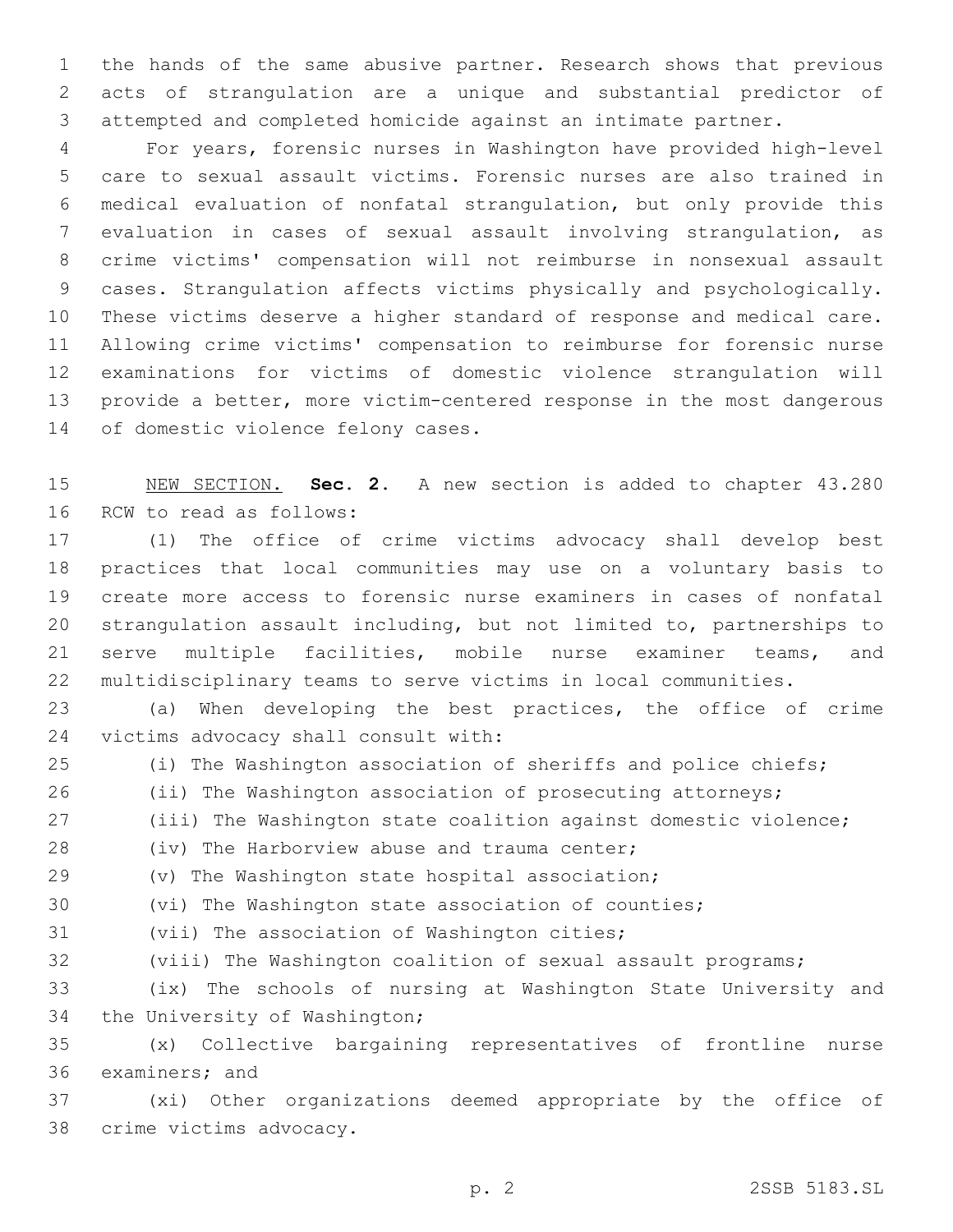(b) The office of crime victims advocacy shall complete the best practices no later than January 1, 2022, and publish them on its 3 website.

 (2) The office of crime victims advocacy shall develop strategies to make forensic nurse examiner training available to nurses in all regions of the state without requiring the nurses to travel unreasonable distances and without requiring medical facilities or the nurses to incur unreasonable expenses. Among other important factors deemed relevant and appropriate by the office of crime victims advocacy, the strategies should take into account the unique challenges faced by medical facilities and nurses operating in rural 12 areas.

 (a) When developing the strategies, the office of crime victims 14 advocacy shall consult with:

15 (i) The Harborview abuse and trauma center;

16 (ii) The department of health;

(iii) The nursing care quality assurance commission;

18 (iv) The Washington state nurses association;

(v) The Washington state hospital association;

 (vi) The schools of nursing at Washington State University and 21 the University of Washington;

22 (vii) Forensic nurse practitioners; and

 (viii) Other organizations deemed appropriate by the office of 24 crime victims advocacy.

 (b) The office of crime victims advocacy shall report the strategies to the governor and the appropriate committees of the 27 legislature no later than October 1, 2022.

28 (3) This section expires June 30, 2023.

 NEW SECTION. **Sec. 3.** A new section is added to chapter 7.68 RCW 30 to read as follows:

 (1) No costs incurred by a hospital or other emergency medical facility for the examination of the victim of domestic violence assault involving nonfatal strangulation, when such examination is performed for the purposes of gathering evidence for possible prosecution, shall be billed or charged directly or indirectly to the victim of such assault. Such costs shall be paid by the state 37 pursuant to this chapter.

 (2) The department must notify the office of financial management and the fiscal committees of the legislature if it projects that the

p. 3 2SSB 5183.SL